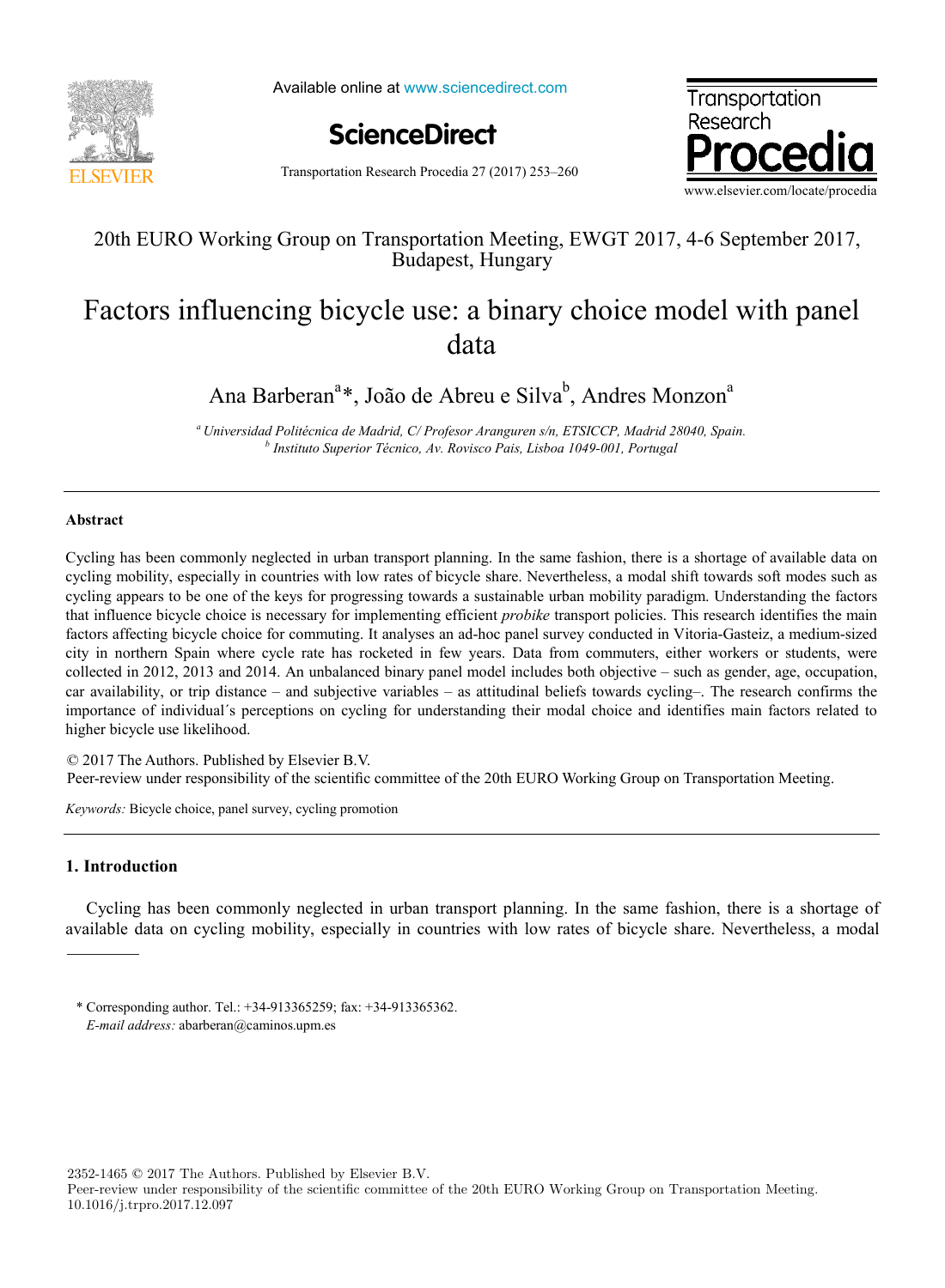shift towards soft modes such as cycling appears to be one of the keys for progressing towards a sustainable urban mobility paradigm.

In this aim, policy-makers need to recognize the most relevant factors affecting bicycle choice in order to promote cycling with the most effective –and less expensive– measures. Moreover, the conditions could differ significantly from one city to another, regarding the natural and built environment but also the culture context of the city. Researchers demand prudence when transferring conclusions or policies from one context to another (Dufour, 2010; Marsden and Stead, 2011). Many of the studies on cycling come from cities with an established cycling culture but there is research to be addressed particularly on cities with lower bicycle-friendly stages.

Therefore, it is essential to further study what moves people to choose the bicycle as their mode of transport in different locations. But research on cycling for utilitarian purposes requires not only considering the classical time and cost aspects but also including subjective variables that were not (Muñoz, 2016; Willis et al., 2015). And longitudinal analyses are among the research challenges on cycling mobility (Handy et al., 2014).

This research proposes a model to better understand bicycle choice, based on a panel survey conducted in Vitoria-Gasteiz (Spain). This paper is structured as follows. After the introduction hereby, the next section sets the base to discuss the factors influencing bicycle choice. The third section introduces the city of Vitoria-Gasteiz in terms of cycling. The fourth one describes the data collected and the methodology used for its analysis. Its results are interpreted in section number five. Finally, the conclusions and further research are included in the sixth section.

#### **2. Bicycle choice**

Traditionally when modelling the modal choice, travel was considered a derived demand and it was simplified mainly to time and cost, on a maximization of utility approach. The need of modelling bicycle choice besides modelling other modes of transport appears as they are understood to obey a different range of factors from other modes.

Psychological approaches, distinctly from utility maximization approaches for modal choice, focus on identifying and defining key psychological and social variables which are meant to determine behaviour. Willis et al. (2015) review focus on the importance of such variables, which are increasingly included in recent research. The most known of such theories, the Theory of Planned Behaviour (TPB) (Ajzen, 1991), identifies beliefs as determinant. Ajzen proposes three constructs to determine the intention to perform the behaviour (commuting by bicycle in our case), and the intention in turn to determine the behaviour itself. Those constructs are the attitude towards the behaviour – beliefs predisposal towards commuting by bicycle –, the subjective norm – the support or rejection of the social environment – and the perceived behavioural control – the perceived feasibility of perform such trip by bicycle because of my own ability or external conditions to overcome–.

Travel habits and cycling experience appear as key elements in cycling consideration in several researches as well. Research results have been significant when using cycling familiarity and type of previous cycling experiences (commuting versus non-commuting) as segmentation criteria (Kroesen and Handy, 2014; Rondinella, 2015).

Regarding socio-demographic characteristics, strong connections to cycling have been found out, particularly on gender and age. Nevertheless, different results are figured out in different studies. Differences on bicycle use by gender vary notably with the cycling culture (Garrard et al., 2008). One of the main indicators of many low-cycling contexts is finding unequal proportions of men and women cycling, with men being likely to cycle more than women. In turn, in places where cycling is more normalised the participation of both genders tends to be even or even higher for women (Dill and Voros, 2008; Heinen et al., 2010). In the same fashion, the age profile of cycling users tends to be associated to younger people in many low-cycling contexts, but this difference attenuates in strong cycling cultures (Aldred et al., 2015; Simons et al., 2014; Winters et al., 2015). The influence on cycle use of other socioeconomic variables, as the household income or the study level, is not clear, but the family size seems to be positively related to bicycle use. Higher levels of motorization appear to be negatively related to bicycle choice; on the other hand, access to a bicycle is logically positively related to bicycle use (Muñoz, 2016). This aspect is also treated from the public bicycle systems approach (Fishman, 2015).

Natural issues as non-usual weather conditions or steep slopes may discourage bicycle use (Dill and Voros, 2008; Menghini et al., 2010). But the built environment of the city is also important. Urban form and urban design of spaces can directly affect bicycle use; in particular, a dense urban development mixing different activities and land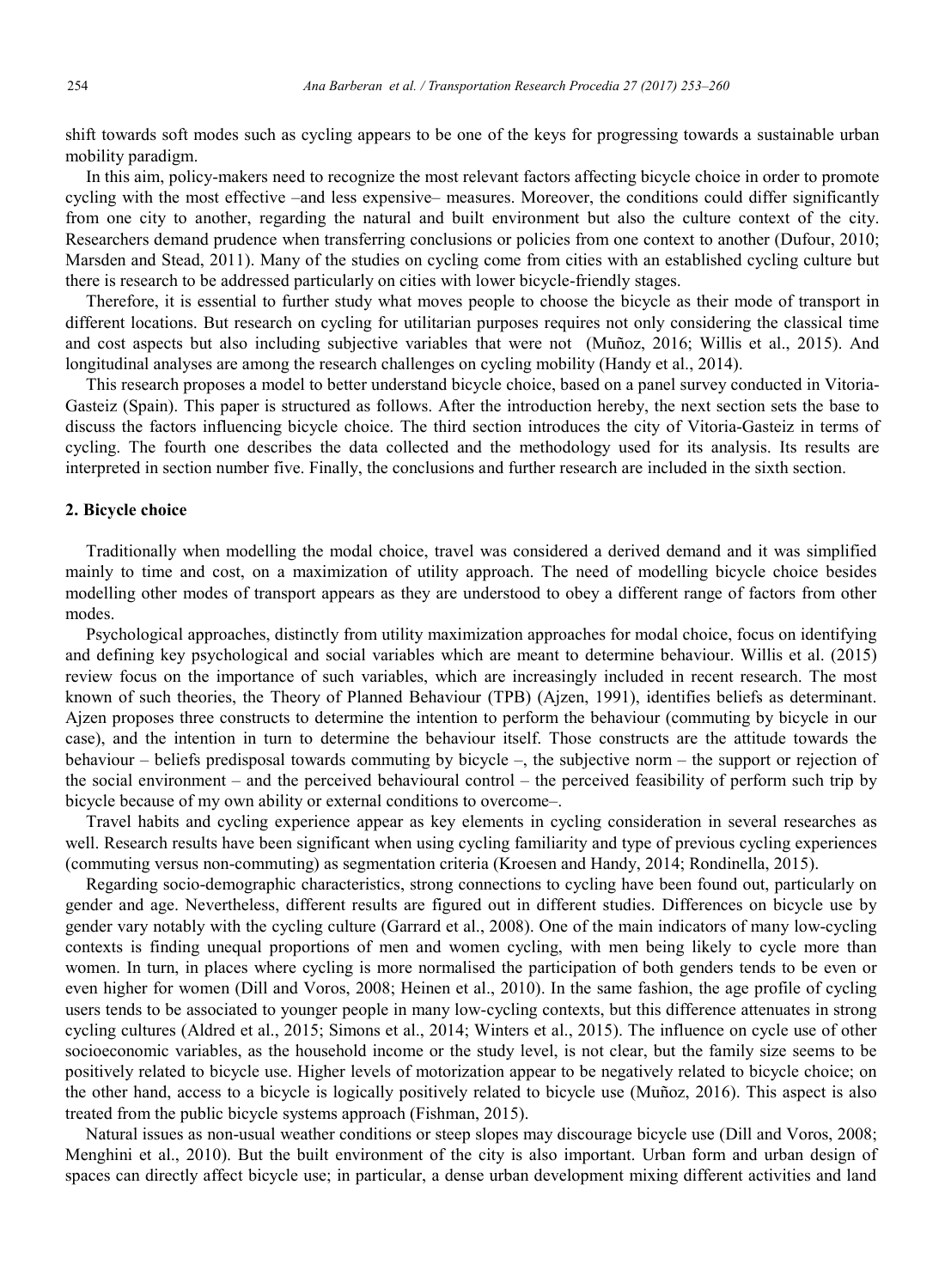uses favours cyclist mobility (Kemperman and Timmermans, 2009). Many studies also found that the availability of bicycle infrastructure is positively associated with cycling for transport, which is often measured in terms of miles of bicycle lanes or of all types of bicycle facilities (Pucher and Buehler, 2012).

Although the interest and number of studies on the factors influencing bicycle use in urban mobility have increased considerably in the last years, there is still a lot to address (Handy et al. 2014). Many case studies locations are cities with a consolidated cycling culture (e.g. the review by Pucher & Buehler (2008), focused on The Netherlands, Denmark and Germany). And several researches are focused on certain population segments as university or school students. Thus, it is needed to nourish the knowledge with more general case studies, with a wide range of variables collected.

Several studies support policies focused on bicycle commuting, and particularly in cycling to work (Heinen et al., 2010; Kroesen and Handy, 2014). On the one hand, this regular trips data could be better than information available about other purpose trips (Handy et al., 2014). On the other hand, commuting trips have to do with habits more than other non-regular trips, and it has been already pointed out the importance of the habits, the frequency of bicycle use and familiarity with cycling (Rondinella, 2015). Moreover, Kroesen & Handy (2014) highlight the reciprocal influence of cycling to work and non-work cycling on each other.

#### **3. The case study of Vitoria-Gasteiz**

This research addresses the particular case study of Vitoria-Gasteiz. It is a city in northern Spain with over 240,000 inhabitants with a moderately cold climate, flat topography apart for a hill in the medieval city-centre and a compact urban design. Bus and tram lines constitute the public transport service of the city. The industrial sector is important in the city, concentrated in various industrial parks (see Fig. 1). For the analysis of the spatial information by zones, we used a subdivision of the municipality that had already been used in other transportation analyses in the city (see Fig.2).



Fig. 1. Land use distribution (left) zones for transportation analysis (right) in Vitoria-Gasteiz. Source: City of Vitoria-Gasteiz (2009).

In Vitoria-Gasteiz the cycle rate has rocketed in few years (from 3.3% in 2006 to 12.3% in 2014), performing the context of a climber cycling city (Dufour, 2010). The city has been historically associated to cycling and with a strong civil and political consensus on environmental concern (Andrés Orive and Dios Lema, 2012). In their recent plans included several measures to enhance the city towards sustainability, part of them focused on the transport system of the city. Cycling has been directly addressed with some of them as the increasing the bicycle lanes network, cycling facilities, imparting cycling safety courses, traffic calming the city centre and modifying regulations on the city mobility.

In Vitoria-Gasteiz, in 2014 (Vitoria-Gasteiz Household Mobility Survey 2014) the number of non-commuting trips was way higher than the number of commuting trips; nevertheless, the interest in commuting trips is based also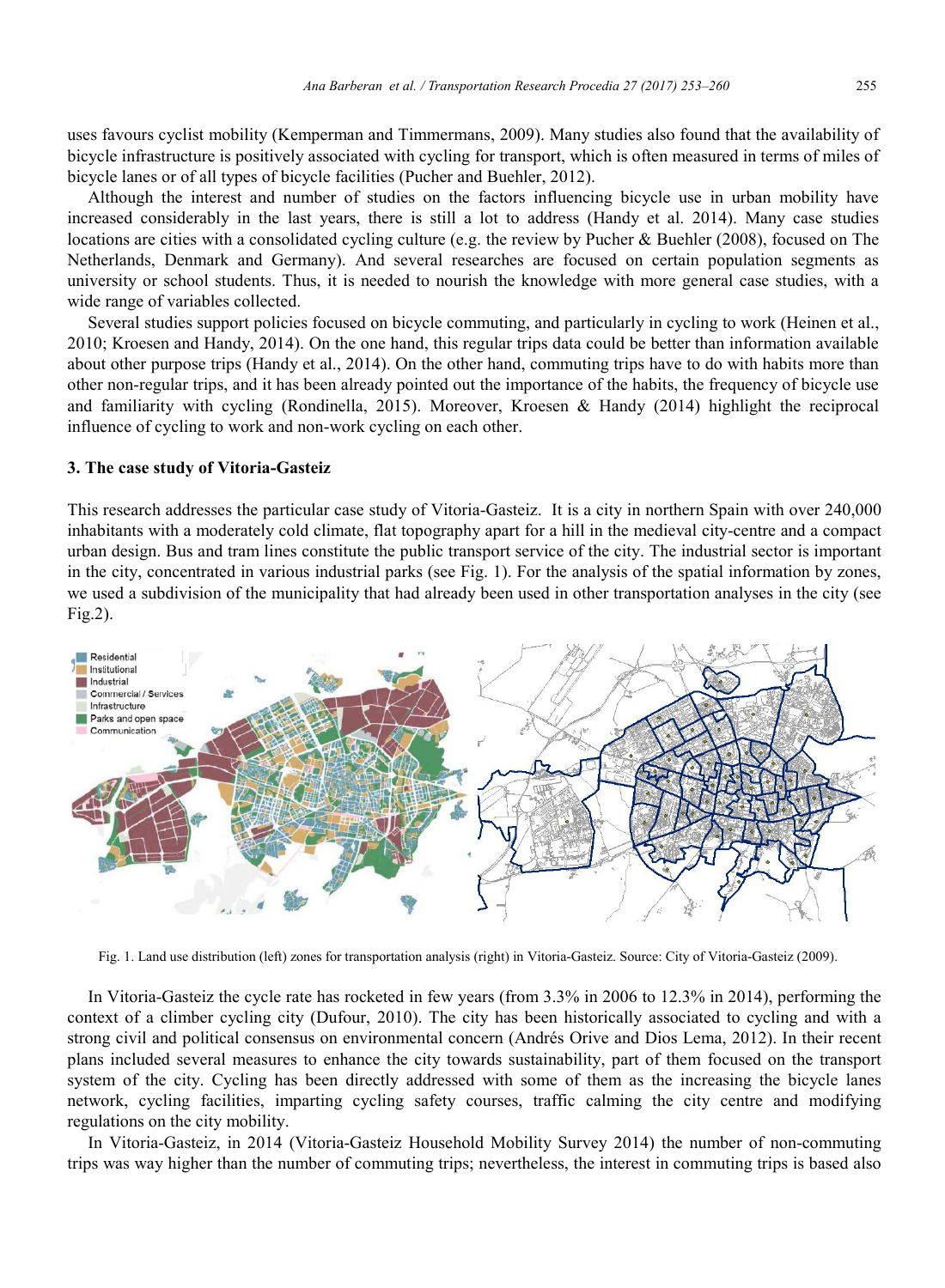in the different modal split depending on the purpose. The car prevails for trips to work, while soft modes clearly predominate for journeys made for other purposes (Barberan and Monzon, 2016). In the perspective of limiting the car use for a more sustainable urban environment, this becomes another reason to focus on these trips that are feasible to be made by other modes.

With the panel survey data used in this research, it can be confirmed the difference in the modes used for commuting to work or to study. The following table includes separately the modal split for the habitual commuting trips of workers, students and respondents who both work and study.

| Occupation | Main commuting mode | Total | Worker | Student | Both | Total    | Worker  | Student | Both    |
|------------|---------------------|-------|--------|---------|------|----------|---------|---------|---------|
| Total      | ∴ar                 | 603   | 565    | 26      | 12   | 41.6%    | 49.6%   | 9.6%    | 30.8%   |
|            | Moto                | 18    | ۱5     |         |      | $1.2\%$  | 1.3%    | $0.7\%$ | $2.6\%$ |
|            | Public transport    | 223   | 183    | 35      |      | $15.4\%$ | 16.1%   | 12.9%   | 12.8%   |
|            | Bicycle             | 208   | 11     | 83      | 14   | 14.3%    | $9.7\%$ | 30.5%   | 35.9%   |
|            | Walking             | 399   | 266    | 126     |      | 27.5%    | 23.3%   | 46.3%   | 17.9%   |
|            | Total               | 1451  | 140    | 272     | 39   | 100.0%   | 100.0%  | 100.0%  | 100.0%  |

Table 1. Main mode used for the commuting trip by occupation, for the Vitoria-Gasteiz Panel Mobility Survey sample.

#### **4. Methodology and data**

This paper analyses a panel survey focused on cycling commuting conducted in three waves in Vitoria-Gasteiz, in 3 consecutive years (2012, 2013 and 2014). Respondents were required to be 16 to 64 years old and commute at least once a week within Vitoria-Gasteiz´s municipality. The number of respondents suffered attrition from one wave to another. The sample analysed consisted of a total of 1451 observations, with the following characteristics.

Table 2. Sociodemographic distribution of the Vitoria-Gasteiz Panel Mobility Survey sample, compared between cyclist and non-cyclist group.

| Factor     | Category | Absolute value |      |      |      |        |     |        | Share of the category |       | Share of the group |        |       |  |  |  |
|------------|----------|----------------|------|------|------|--------|-----|--------|-----------------------|-------|--------------------|--------|-------|--|--|--|
|            |          | Total          | 2012 | 2013 | 2014 | Non-Cy | Cy  | Total  | $Non-Cy$              | Сy    | Total              | Non-Cy | Cy    |  |  |  |
| Gender     | Female   | 767            | 370  | 234  | 163  | 695    | 72  | 53%    | 56%                   | 35%   | 100%               | 91%    | 9%    |  |  |  |
|            | Male     | 684            | 322  | 212  | 150  | 548    | 36  | $47\%$ | 44%                   | 65%   | 100%               | 80%    | 20%   |  |  |  |
|            | Total    | 1451           | 692  | 446  | 313  | 1243   | 208 | 100%   | 100%                  | 100%  | 100%               | 86%    | 14%   |  |  |  |
| Age        | 16-24    | 292            | 145  | 88   | 59   | 199    | 93  | 20%    | 16%                   | 44%   | $100\%$            | 68%    | 32%   |  |  |  |
|            | 25-34    | 351            | 184  | 108  | 59   | 309    | 42  | 24%    | 25%                   | 20%   | 100%               | 88%    | 12%   |  |  |  |
|            | 35-44    | 412            | 190  | 124  | 98   | 370    | 42  | 28%    | 30%                   | 20%   | 100%               | 90%    | 10%   |  |  |  |
|            | 45-54    | 278            | 123  | 88   | 67   | 249    | 29  | 19%    | 20%                   | 14%   | 100%               | 90%    | 10%   |  |  |  |
|            | 55-64    | 118            | 50   | 38   | 30   | 116    | 2   | 8%     | 9%                    | $1\%$ | 100%               | 98%    | $2\%$ |  |  |  |
|            | Total    | 1451           | 692  | 446  | 313  | 1243   | 208 | 100%   | 100%                  | 100%  | 100%               | 86%    | 14%   |  |  |  |
| Occupation | Worker   | 1140           | 553  | 339  | 248  | 1029   | 111 | 79%    | 83%                   | 53%   | 100%               | 90%    | 10%   |  |  |  |
|            | Student  | 272            | 132  | 88   | 52   | 189    | 83  | 19%    | 15%                   | 40%   | $100\%$            | 69%    | 31%   |  |  |  |
|            | Both     | 39             | 7    | 19   | 13   | 25     | 14  | 3%     | 2%                    | $7\%$ | 100%               | 64%    | 36%   |  |  |  |
|            | Total    | 1451           | 692  | 446  | 313  | 1243   | 208 | 100%   | 100%                  | 100%  | 100%               | 86%    | 14%   |  |  |  |

Note: Non-Cy: Non-cyclists; Cy: Cyclists

The analysis included socioeconomic (e.g. gender, age, occupation), travel characteristics (e.g. car availability, commuting distances and times), land use (zone characteristics and distance to Victoria-Gasteiz centre) and subjective variables, based on the on the Theory of Planned Behaviour (TPB) structure (Ajzen, 1991). The subjective variables were observed through to a series of 1-7 Likert scale questions and subsequently, their underlying latent variables were obtained through a factor analysis. In the factor analysis, unweighted least squares (ULS) method was employed. Varimax with Kaiser normalisation was applied for obtaining an orthogonal rotation and Anderson-Rubin method was the method used for calculating the factor scores. Four latent variables were found under the measures of attitudinal beliefs (17 items). One single latent variable for subjective norm beliefs (3 items) were grouped into one single latent variable. And finally, three latent variables stemmed from the perceived behavioural control items (8 items) . These latent variables were in line with the ones defined in Rondinella (2015) and Muñoz (2016), and so the labels adopted were based on theirs. The items included in each of the factors and their factor loadings are shown in Table 3.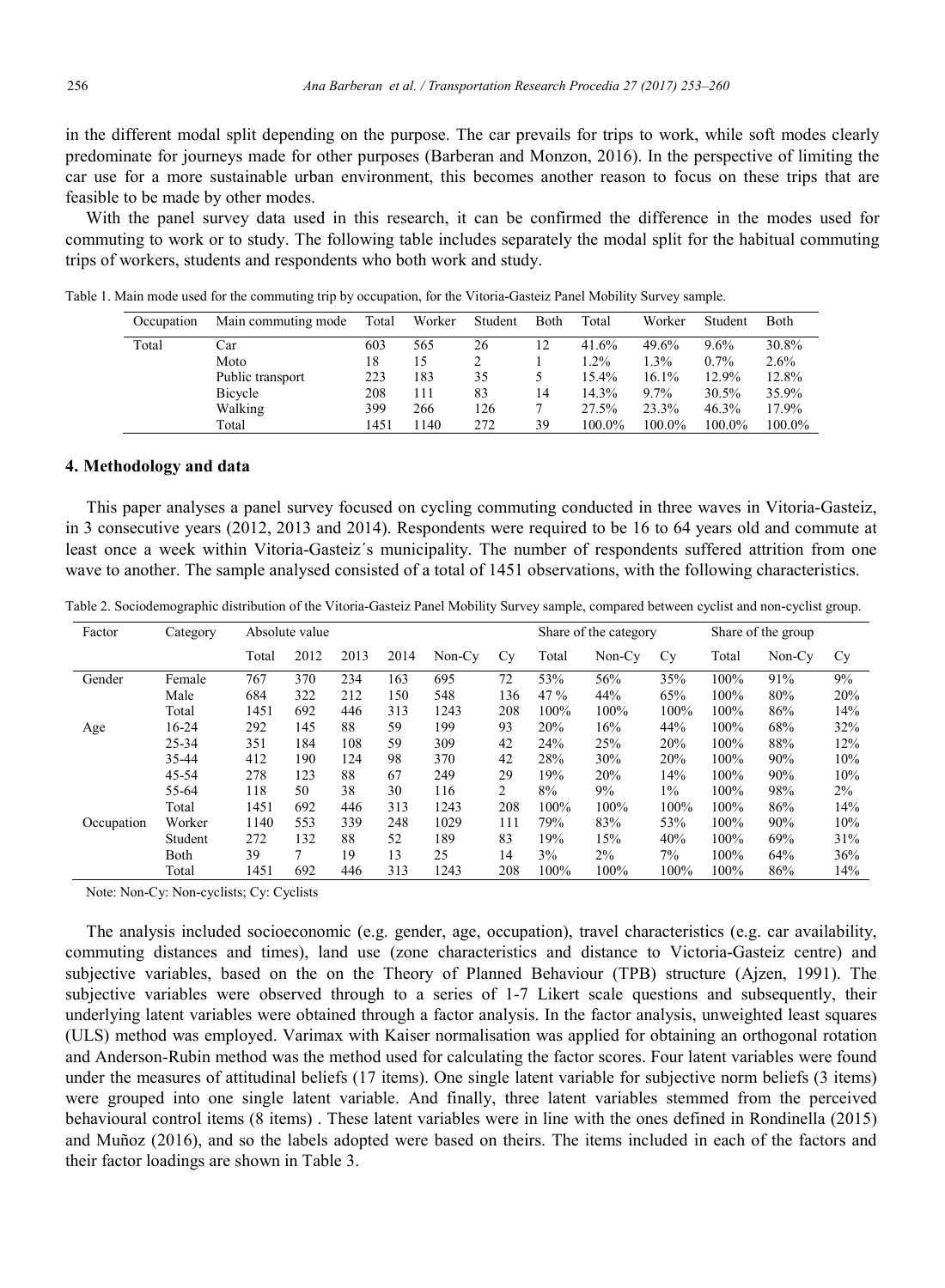|                                                                                                                                                                | Self-efficacy Self-efficacy Controllability<br>of built<br>over | environment<br>issues<br>predictable<br>issues |                                                                                     |                                                                    |                                      |                                                                                           |                     |                               |                               |                                           |                                                              |                                                                |                                                           |                                                        |                                                         |                                              |                                                                                                         |                                                    |                                                  |                                                   |                                              |                                                                 | 697                                                   | 58S                                               |                                             | 512                                                                     | 490                                                                    | 450                                                     |
|----------------------------------------------------------------------------------------------------------------------------------------------------------------|-----------------------------------------------------------------|------------------------------------------------|-------------------------------------------------------------------------------------|--------------------------------------------------------------------|--------------------------------------|-------------------------------------------------------------------------------------------|---------------------|-------------------------------|-------------------------------|-------------------------------------------|--------------------------------------------------------------|----------------------------------------------------------------|-----------------------------------------------------------|--------------------------------------------------------|---------------------------------------------------------|----------------------------------------------|---------------------------------------------------------------------------------------------------------|----------------------------------------------------|--------------------------------------------------|---------------------------------------------------|----------------------------------------------|-----------------------------------------------------------------|-------------------------------------------------------|---------------------------------------------------|---------------------------------------------|-------------------------------------------------------------------------|------------------------------------------------------------------------|---------------------------------------------------------|
|                                                                                                                                                                | over                                                            | unpredictable<br>issues                        |                                                                                     |                                                                    |                                      |                                                                                           |                     |                               |                               |                                           |                                                              |                                                                |                                                           |                                                        |                                                         |                                              |                                                                                                         |                                                    |                                                  |                                                   | .723                                         | .655                                                            | 399                                                   |                                                   | 402                                         |                                                                         |                                                                        | 329                                                     |
|                                                                                                                                                                |                                                                 | norm                                           |                                                                                     |                                                                    |                                      |                                                                                           |                     |                               |                               |                                           |                                                              |                                                                |                                                           |                                                        |                                                         |                                              |                                                                                                         | 882<br>830<br>717                                  |                                                  |                                                   |                                              |                                                                 |                                                       |                                                   |                                             |                                                                         |                                                                        |                                                         |
|                                                                                                                                                                | Comfortable Subjective<br>Attitude -                            | $\&$ Safe                                      |                                                                                     |                                                                    |                                      |                                                                                           |                     |                               |                               |                                           |                                                              | 559                                                            | 456                                                       | 439                                                    | 438                                                     |                                              | 407                                                                                                     |                                                    |                                                  |                                                   |                                              |                                                                 |                                                       |                                                   |                                             |                                                                         |                                                                        |                                                         |
|                                                                                                                                                                | Attitude -<br>Pleasant                                          | & Suited<br>life-style                         |                                                                                     |                                                                    |                                      |                                                                                           |                     | .704                          |                               | 3.32                                      |                                                              |                                                                |                                                           |                                                        |                                                         |                                              |                                                                                                         |                                                    |                                                  |                                                   |                                              |                                                                 |                                                       |                                                   |                                             |                                                                         |                                                                        |                                                         |
|                                                                                                                                                                | Attitude -<br>Green                                             | $&$ Smart                                      |                                                                                     | 311                                                                |                                      | 58884                                                                                     |                     |                               |                               |                                           |                                                              |                                                                |                                                           |                                                        |                                                         |                                              |                                                                                                         |                                                    |                                                  |                                                   |                                              |                                                                 |                                                       |                                                   |                                             |                                                                         |                                                                        |                                                         |
|                                                                                                                                                                | Attitude-<br>Factors                                            | Efficient                                      | 608                                                                                 | .602                                                               |                                      |                                                                                           |                     |                               |                               |                                           | 315                                                          |                                                                | 383                                                       |                                                        | 409                                                     |                                              |                                                                                                         |                                                    |                                                  |                                                   |                                              |                                                                 |                                                       |                                                   |                                             |                                                                         | 313                                                                    |                                                         |
| Table 3. Rotated factor matrix of the factor analysis on the subjective items (KMO=.851; total explained variance=44.8%; displayed factor loadings over .300). | Items                                                           |                                                | destination<br>(would) know how long will take to get to my<br>(would) move quickly | (would) have liberty, not depending on any other mode of transport | (would) pollute less the environment | (would) save money compared to other modes of transport<br>(would) take physical exercise | (would) park easily | (would) enjoy during the trip | (would) relax during the trip | (would) cause a good impression on others | (I could)/ I can wear appropriate clothing for my activities | (I would not)/ I do not have a high risk of having an accident | (I would not)/ I do not arrive stressed to my destination | (I would not)/ I do not cause nuisances to pedestrians | (I would not)/ I do not arrive sweaty to my destination | (I would not)/ I do not breathe polluted air | ng my bicycle stolen or damaged<br>$(1 \text{ would not})/1 \text{ do not have a high risk of getting}$ | My friends (would) support me commuting by bicycle | My mates (would) support me commuting by bicycle | My family (would) support me commuting by bicycle | (I would be)/ I am able to ride with traffic | Ò<br>$(1 \text{ would be})/1$ am able to repair a punctured tyr | $(1 \text{ would be})/1 \text{ am able to go uphill}$ | $(1 \text{ would be})/1$ am able to plan my route | (I would be)/ I am able to manoeuver safely | Existing infrastructures (lanes, paths and tracks) (would) make it easy | My commuting trip distance (would be)/is suitable for going by bicycle | Traffic is manageable to commute by bicycle on the road |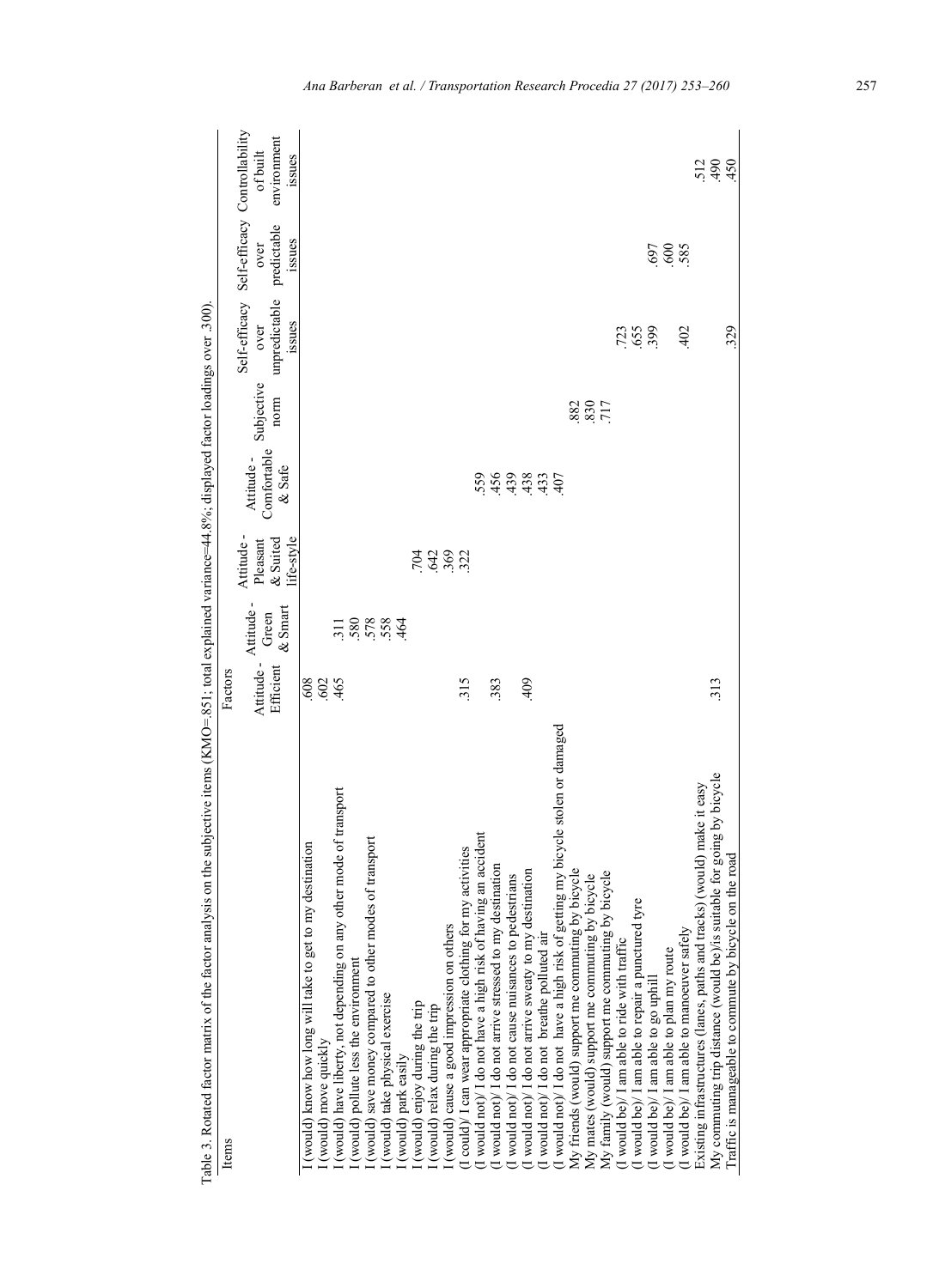In order to identify those variables which influence people do or do not commute by bicycle (binary response) based on panel data (repeated observations by individual) a random effects binomial logit model was applied.

$$
y_{it}^* = \gamma' X_{it} + \varepsilon_{it} \tag{1}
$$

$$
\varepsilon_{it} = v_{it} + \mu_i \tag{2}
$$

$$
y_{it} = 1(y_{it}^* > 0)
$$
 (3)

The random effects model assumes that the error term is composed of two independent components.  $\varepsilon_{it}$  is the global error term with two components,  $v_{it}$  specific for each individual and time period and  $\mu_i$  specific for each individual (for more details about the binomial panel models see Greene & Hensher (2010)).

### **5. Results and discussion**

The model results are presented and discussed below. The model presents a good fit with an adjusted rho-square (relative to the constants only model) of 0.301. Also, the variance (Sigma) of u is significantly different from zero, indicating that the random parameters model is adequate. Table 4 presents the model coefficients and marginal effects derived from it.

|                                           | Coefficients |         | Marginal effects |         |  |  |  |
|-------------------------------------------|--------------|---------|------------------|---------|--|--|--|
| Commuting by bicycle (dependent variable) | Value        | p-value | Value            | p-value |  |  |  |
| Constant                                  | 0.40720      | 0.4287  |                  |         |  |  |  |
| Age                                       | $-0.05662$   | 0.0002  | $-0.01001$       | 0.00020 |  |  |  |
| Both worker and student                   | 1.85423      | 0.0018  | 0.28770          | 0.00000 |  |  |  |
| Travel duration                           | $-0.05438$   | 0.0003  | $-0.00961$       | 0.00030 |  |  |  |
| Subjective norm                           | 0.51260      | 0.0016  | 0.09062          | 0.00160 |  |  |  |
| Self-efficacy over unpredictable issues   | 0.64474      | 0.0000  | 0.11398          | 0.00000 |  |  |  |
| Attitude – Comfortable & Safe             | 0.72681      | 0.0000  | 0.12848          | 0.00000 |  |  |  |
| Attitude – Efficient                      | 1.71850      | 0.0000  | 0.30379          | 0.00000 |  |  |  |
| Attitude – Pleasant & Suited life-style   | 0.80547      | 0.0000  | 0.14239          | 0.00000 |  |  |  |
| Self-efficacy over predictable issues     | 0.50904      | 0.0019  | 0.08999          | 0.00190 |  |  |  |
| Distance origin-city-centre 0.5km         | $-1.42296$   | 0.0359  | $-0.23227$       | 0.01350 |  |  |  |
| Distance origin-city-centre 0.5-1km       | $-1.00915$   | 0.0070  | $-0.17119$       | 0.00330 |  |  |  |
| Distance destination-city-centre <0.5km   | 0.92475      | 0.0663  | 0.15789          | 0.04880 |  |  |  |
| Travel distance <1km                      | $-3.32238$   | 0.0000  | $-0.41288$       | 0.00000 |  |  |  |
| Destination zone mainly industrial        | $-0.75676$   | 0.0349  | $-0.13067$       | 0.02700 |  |  |  |
| Car available                             | $-0.67262$   | 0.0424  | $-0.1189$        | 0.04240 |  |  |  |
| Sigma(u)                                  | 1.66518      | 0.0000  |                  |         |  |  |  |

Table 4. Model coefficients and marginal effects.

The model results indicate that younger people which study and work at the same time have a higher likelihood of using a bicycle in their daily commutes. Having a car available also reduces the probability of using bike in commuting travel. As expected, commuting duration reduces the probability of commuting by bicycle, so we can suppose that – although such trip duration depends on the transport mode chosen –the longer the distance the less likely the bicycle will be used.

From the psychological factors, three of the four attitudinal variables where found to be relevant, only excluding the factor based on cycling attributes more obvious to the respondents in general. Therefore, cycling use likelihood seem to be related with believing cycling to be efficient, pleasant and suited to your life-style, and not uncomfortable nor unsafe. In addition, social disapproval and the perceived personal limitations to ride decrease the likelihood of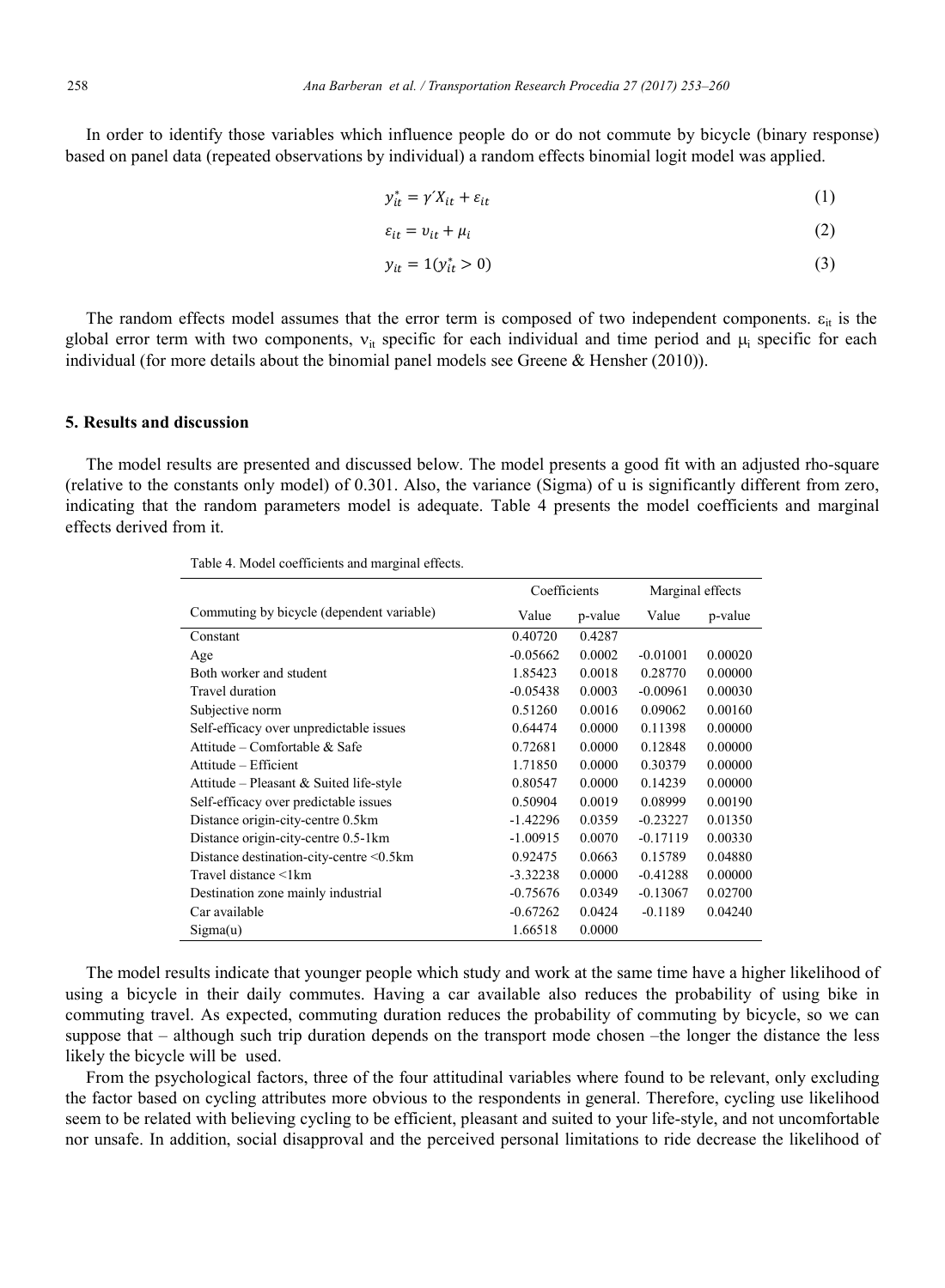commuting by bicycle. This is not the case of the perceived lack of control on the build environment, which does not appear to be significant.

Travel distance has a nonlinear effect on the likelihood of using bicycle in commuting trips. As expected, in shorter commutes with distances below one kilometer the bicycle is less likely to be used, mainly because walking might become more attractive.

Land use related variables or more precisely location related variables point to the following. Zones very close to the city centre – less than 1000 meters– are less likely to generate commuting bicycle trips. It is possible that people living in the centre or closer to it, might have much shorter commutes more adequate to be made on foot, particularly if they also work close to the centre. Destination zones close to the centre– less than 500 meters – have a higher likelihood of being reached by bicycle. Thus, the model captures more likely incoming trips to the centre generated outside of the centre. Also, working in a mainly industrial area reduces the probability of commuting by bicycle.

In terms of marginal effects, which represent partial changes in the probabilities, it could be seen that travel distance and the distance of the zones to the centre as well as the attitudinal variables are the ones with globally the highest values –apart from professional occupation– (see Table 4). These results are potentially interesting, particularly the high marginal effects on attitudinal variables, since they hint the possibility of policies aimed at changing perceptions and attitudes towards the bicycle being effective.

#### **6. Conclusions and further research**

This paper has proposed a model on bicycle choice for regular commuting trips gathering objective and subjective variables. The research confirms the importance of sociodemographic and trip characteristics but also of individual´s attitude towards cycling for understanding their modal choice, in line with most of the research reviewed by Willis et al. (2015). Four attitudinal latent variables were defined throughout a factor analysis. Also one latent variable was determined for the subjective norm items and three latent variables for the perceived behavioural control. The attitudinal latent variables of efficiency, pleasant and suited with life-style and comfortable and safe, as the latent variables of subjective norm and perceived self-efficacy are significant for increasing the likelihood of bicycle use, according to the random effect binomial model that was built. Among the objective variables, being a young person who studies and works simultaneously and does not have a car available for their commuting trips, was identified as positively associated to higher bicycle use likelihood. In Vitoria-Gasteiz, bicycle choice likelihood appeared to be greater also for those who do not live in the city-centre but work or study close from there, and not at an industrial park. It is also significant on favour of the likelihood of choosing the bicycle for commuting to address commuting journeys with an acceptable travel distance, not under one kilometer or too long either deriving on a long trip duration. This goes in line with some of the literature. Age and distance were also highlighted as key determinants in an analysis based on the 2014 Vitoria-Gasteiz´s household mobility survey, in this case for all the population and not only for commuting trips (Barberan and Monzon, 2016). Nevertheless, gender was also pointed out in that study but was not significant in this binary logit model. It should be highlighted the role of changing perceptions and attitudes to promote cycling, so probike policies should entail this approach. This could be addressed by awareness campaigns, infrastructure and facilities enhancement or other interventions. If they get to make the citizens experience the bicycle use for commuting, that would affect the individual´s perceptions and attitudes, in a reconsideration cycle (Rondinella, 2015).

Limitations from a binomial model could be overcome in future research by using a multiple choice model – on panel data as well –. This way, differences between walking, public transport and car commuters would be considered. Further analysis on the origin, destination and even the estimated route characteristics could lead to relations with alternative modes competitiveness and with measures implemented in certain zones of the city. Other modelling techniques on the panel data (e.g. conditional change model, latent transition model, etc.) could help to better understand the influence of the measures taken in the city, or which groups are more likely to shift their modal choice towards cycling.